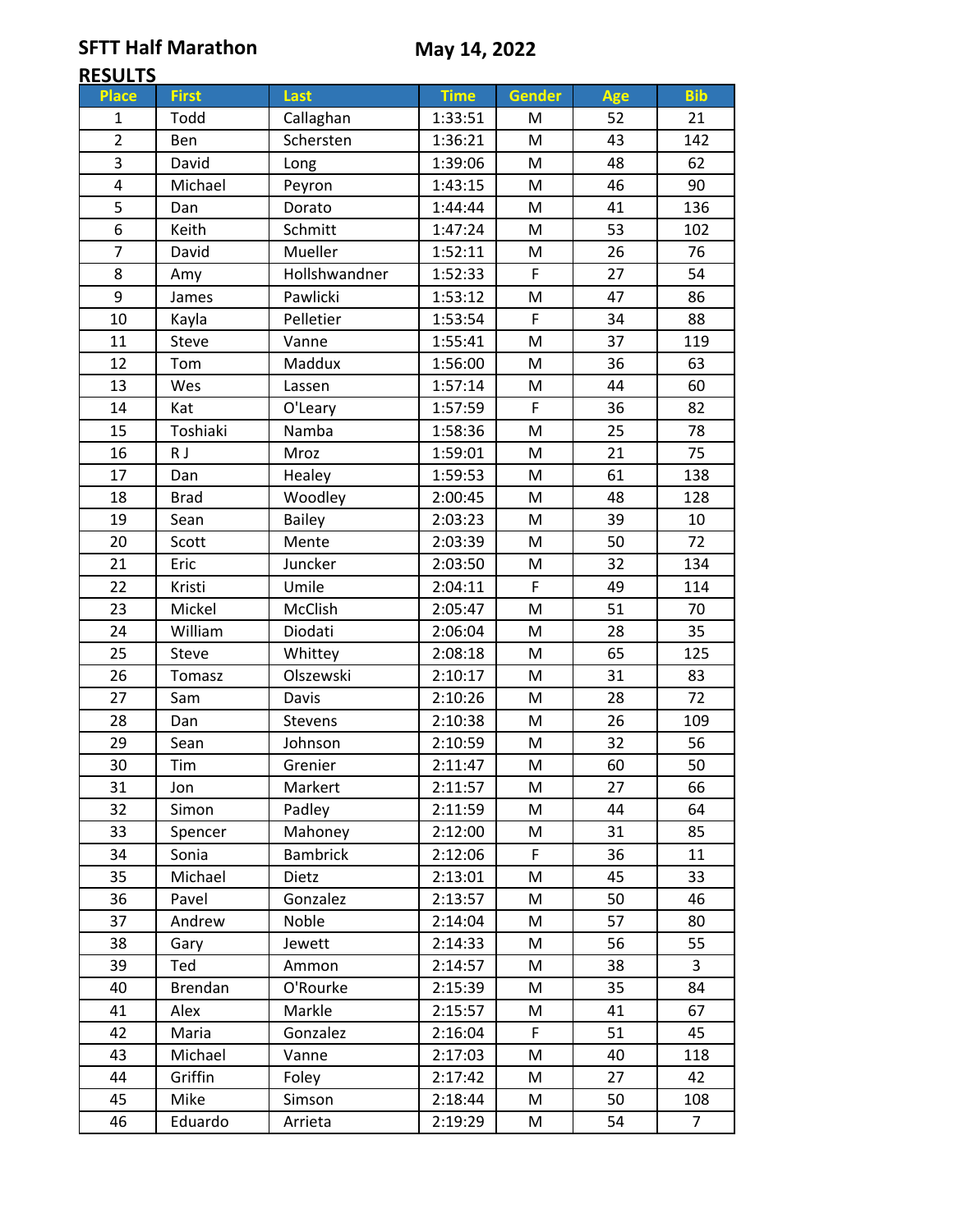**SFTT Half Marathon**

## **RESULTS**

| <b>ULSALIS</b> |              |                 |             |                |            |                |
|----------------|--------------|-----------------|-------------|----------------|------------|----------------|
| <b>Place</b>   | <b>First</b> | Last            | <b>Time</b> | Gender         | <b>Age</b> | <b>Bib</b>     |
| 47             | Justin       | <b>Bartlett</b> | 2:19:51     | м              | 44         | 12             |
| 48             | John         | Linsley         | 2:20:51     | M              | 40         | 61             |
| 49             | Maureen      | Appleyard       | 2:21:12     | F              | 50         | $\overline{4}$ |
| 50             | Erik         | Sandler         | 2:21:15     | M              | 40         | 98             |
| 51             | Russ         | Diambro         | 2:21:28     | M              | 43         | 34             |
| 52             | <b>Brian</b> | Arsenault       | 2:22:55     | M              | 56         | 8              |
| 53             | Thomas       | Chiles          | 2:25:58     | M              | 62         | 27             |
| 54             | Eliana       | Schlagman       | 2:26:06     | F              | 20         | 100            |
| 55             | Hai          | Vu              | 2:26:46     | M              | 27         | 122            |
| 56             | Candace      | MacDonald       | 2:27:01     | F              | 37         | 140            |
| 57             | Jennifer     | Flood           | 2:28:34     | F              | 28         | 41             |
| 58             | Thomas       | Parker          | 2:28:46     | M              | 55         | 133            |
| 59             | Amber        | Christoffersen  | 2:30:04     | F              | 40         | 149            |
| 60             | William      | Cargill         | 2:30:17     | M              | 40         | 23             |
| 61             | Peter        | Belanger        | 2:30:20     | M              | 59         | 13             |
| 62             | Jocelyn      | Cascio          | 2:30:21     | F              | 47         | 24             |
| 63             | Kelly        | Girard          | 2:30:31     | F              | 48         | 43             |
| 64             | Janet        | Arenson         | 2:31:24     | F              | 55         | 6              |
| 65             | Sarah        | Bilello         | 2:32:11     | F              | 40         | 151            |
| 66             | Maddie       | Kennedy         | 2:32:27     | F              | 33         | 59             |
| 67             | Matt         | Gilligan        | 2:32:28     | M              | 61         | 145            |
| 68             | Rebecca      | Hill            | 2:32:29     | F              | 49         | 44             |
| 69             | Rob          | Poyas           | 2:34:03     | ${\sf M}$      | 51         | 93             |
| 70             | Christina    | Carvey          | 2:34:42     | F              | 44         | 147            |
| 71             | Melissa      | Santelli        | 2:35:03     | F              | 43         | 99             |
| 72             | Matt         | Tremblay        | 2:35:07     | M              | 35         | 143            |
| 73             | Tamara       | Aghoian         | 2:35:20     | F              | 59         | 137            |
| 74             | Sonia        | Greene          | 2:35:27     | F              | 26         | 49             |
| 75             | Nicolle      | Quinn           | 2:35:29     | F              | 47         | 94             |
| 76             | Cindy        | Mowry           | 2:35:33     | $\overline{F}$ | 52         | 74             |
| 77             | Lori         | Boyd            | 2:37:33     | F              | 53         | 18             |
| 78             | Denise       | Chicoine        | 2:38:15     | F              | 53         | 26             |
| 79             | Susan        | <b>Brough</b>   | 2:38:46     | F              | 49         | 20             |
| 80             | Robert       | Van Lith        | 2:39:10     | M              | 42         | 117            |
| 81             | Marit        | Von Tetzchner   | 2:39:34     | F              | 51         | 121            |
| 82             | Kate         | Swails          | 2:40:07     | F              | 41         | 111            |
| 83             | Lawrence     | Pistrang        | 2:40:53     | M              | 64         | 93             |
| 84             | Alison       | Kalil           | 2:41:13     | F              | 37         | 58             |
| 85             | Robert       | <b>DiBurro</b>  | 2:43:13     | M              | 53         | 32             |
| 86             | Scott        | Nicholson       | 2:43:17     | M              | 39         | 79             |
| 87             | Ray          | Sims            | 2:43:36     | M              | 65         | 107            |
| 88             | Arshdeep     | Randhawa        | 2:46:05     | М              | 30         | 95             |
| 89             | Christopher  | Bilello         | 2:46:10     | M              | 39         | 152            |
| 90             | Roger        | Martell         | 2:46:19     | M              | 50         | 69             |
| 91             | Marianne     | Townsend        | 2:47:43     | F              | 46         | 113            |
| 92             | Katelyn      | McElory         | 2:48:32     | F              | 27         | 141            |